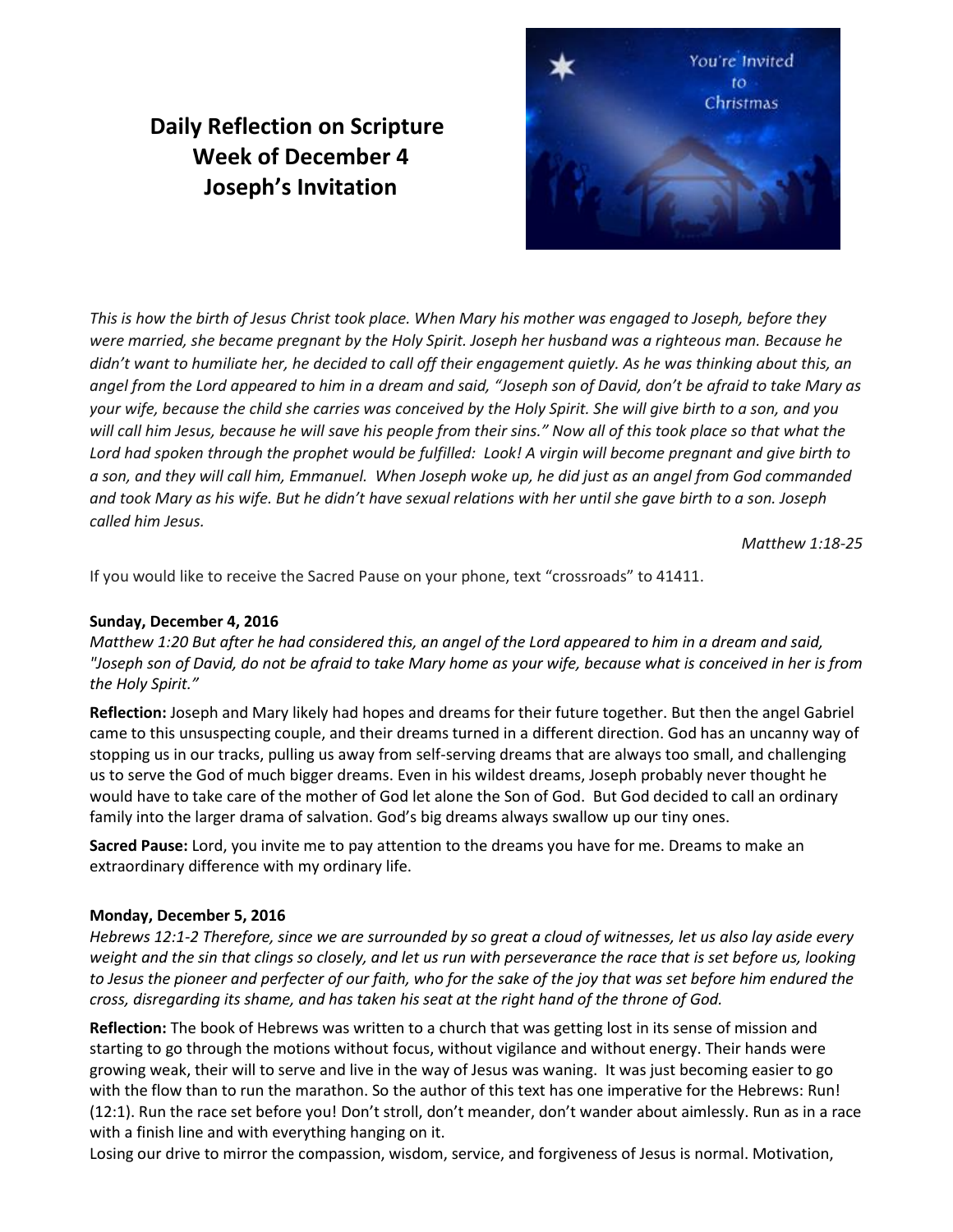after all, is a tricky skill to master, which is why we have to learn how to remind one another why we started running this race in the first place. Together we can join this great cloud of witnesses — a divine group of cheerleaders who believe victory is at hand!

**Sacred Pause:** Lord, help me to accept your invitation to cheer others on with your compassion, forgiveness, service, and wisdom. Renew my passion to serve.

### **Tuesday December 6, 2016**

*Scripture: Psalm 146:5 Blessed are those whose help is the God of Jacob, whose hope is in the Lord their God.*

**Reflection:** What do you mean when you say "I hope so"? While we can put our hope in political leaders, in friends and family, or in our own best efforts, this Psalm makes it clear that all those things will fade away. And unlike the princes of ancient Israel, and many leaders today, the Lord cares for more than just the wealthy and powerful. The Lord promises in [Psalm 146](https://bibles.org/eng-NIV/Ps/146/) to care for people who are fearful, in grief, oppressed, and marginalized. No matter who you are or how hopeless you may feel at times, God can always be a source of hope. In times of despair, look to the ways of God's unconditional love as a beacon of hope for today and your hope for tomorrow.

**Sacred Pause:** God, you invite me to put my trust in your unconditional love. Help me to welcome that invitation and then put it into practice.

### **Wednesday, December 7, 2016**

*Galatians 5:13 For you were called to freedom, brothers and sisters;only do not use your freedom as an opportunity for self-indulgence, but through love become servants to one another.*

**Reflection:** Service is not a glamorous concept, and yet caring for the wellbeing of others is what God has in mind for us. Why? Because God knows service not only transforms the situations of those we serve, it transforms *us*. Service is a two way blessing; when we serve we throw off the shackles of individualism that cause alienation, disconnection, and fear. Service is a great way to put aside our self-centeredness and notice how we are connected, even indebted, to others. When we begin to see the genuine needs of others, it diminishes our sense of entitlement. None of us became the people we are alone, but by the sacrifice and investment friends, family, and mentors over our lifetime — including the saving work of God in our lives.

**Sacred Pause:** Lord, you invite me to serve others as you served. In what is left of today may I say yes to your invitation to serve and bless others.

### **Thursday, December 8, 2016**

*Scripture: Numbers 11:17 I will take some of the power of the Spirit that is on you and put it on them.*

**Reflection:** In Numbers chapter 11, God told Moses to identify seventy of Israel's elders to share the burden of leadership. God followed this with a promise to equip those seventy leaders with a portion of the Spirit that God had given to Moses. In this way God again provided for peace in the camp of Israel, this time through the gift of the Holy Spirit. Through events like this in the life of Moses we gain a clear indication that God equipped Moses through his personal daily experiences by the power of the Holy Spirit. So it is with us. Wherever you have been, and whatever you have gone through, the Holy Spirit can and will use your story to bring love and joy to people around you.

**Sacred Pause:** Holy Spirit you invite me to use my story to help someone else who may be struggling today. May I welcome your invitation to share my story.

### **Friday, December 9, 2016**

*Scripture: Matthew 13:54-57 He came to his hometown and began to teach the peoplein their synagogue, so that they were astounded and said, "Where did this man get this wisdom and these deeds of power? Is not this the carpenter's son? Is not his mother called Mary? And are not his brothers James and Joseph and Simon and Judas? And are not all his sisters with us? Wherethen did this man get all this?"*